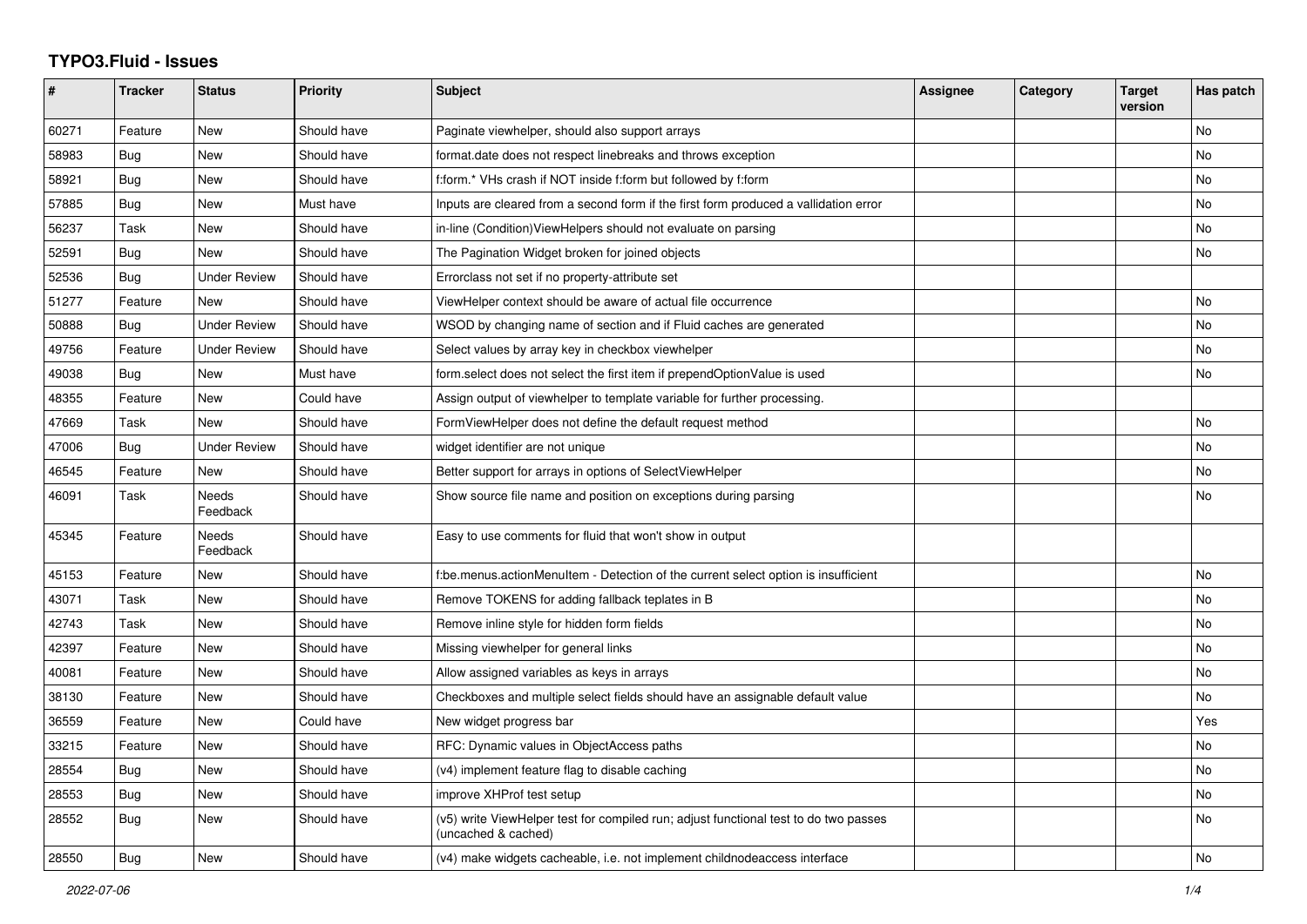| #     | <b>Tracker</b> | <b>Status</b>            | <b>Priority</b> | <b>Subject</b>                                                                                       | Assignee               | Category | <b>Target</b><br>version | Has patch |
|-------|----------------|--------------------------|-----------------|------------------------------------------------------------------------------------------------------|------------------------|----------|--------------------------|-----------|
| 28549 | Bug            | <b>New</b>               | Should have     | make widgets cacheable, i.e. not implement childnodeaccess interface                                 |                        |          |                          | <b>No</b> |
| 13045 | Bug            | <b>New</b>               | Should have     | Entity decode of strings are different between if-conditions and output of variable                  |                        |          |                          |           |
| 9514  | Feature        | <b>New</b>               | Should have     | Support explicit Array Arguments for ViewHelpers                                                     |                        |          |                          |           |
| 5636  | Task           | <b>Under Review</b>      | Must have       | Form RadioViewHelper and CheckBoxViewHelper miss check for existing object<br>before it is accessed. |                        |          |                          | No        |
| 3291  | Feature        | <b>Needs</b><br>Feedback | Should have     | Cacheable viewhelpers                                                                                |                        |          |                          | No        |
| 55008 | <b>Bug</b>     | <b>Under Review</b>      | Should have     | Interceptors should be used in Partials                                                              | Christian Müller       |          |                          | No        |
| 37095 | Feature        | <b>New</b>               | Should have     | It should be possible to set a different template on a Fluid TemplateView inside an<br>action        | Christopher<br>Hlubek  |          |                          | No        |
| 52640 | Feature        | <b>Under Review</b>      | Should have     | Create an UnlessViewHelper as opposite to the IfViewHelper                                           | Marc Neuhaus           |          |                          | No        |
| 28551 | <b>Bug</b>     | Accepted                 | Should have     | (v4) backport VHTest                                                                                 | Sebastian<br>Kurfuerst |          |                          | No        |
| 9005  | Feature        | Accepted                 | Could have      | Fluid Template Analyzer (FTA)                                                                        | Sebastian<br>Kurfuerst |          |                          |           |
| 52419 | Bug            | <b>New</b>               | Should have     | Wrong PHPDocs notation for default value inline f:translate viewhelper                               |                        |          | 2.0                      | No        |
| 62346 | Feature        | <b>New</b>               | Could have      | f:comment should have high precende                                                                  |                        | Core     | 3.x                      | <b>No</b> |
| 46257 | Feature        | <b>Under Review</b>      | Should have     | Add escape sequence support for Fluid                                                                |                        | Core     |                          | No        |
| 39990 | Bug            | <b>New</b>               | Should have     | Same form twice in one template: hidden fields for empty values are only rendered<br>once            |                        | Core     |                          | No        |
| 32035 | Task           | <b>New</b>               | Should have     | Improve fluid error messages                                                                         |                        | Core     |                          | Yes       |
| 30555 | Feature        | New                      | Could have      | Make TagBuilder more extensible                                                                      |                        | Core     |                          | No        |
| 27607 | Bug            | <b>New</b>               | Must have       | Make Fluid comparisons work when first element is STRING, second is NULL.                            |                        | Core     |                          | No        |
| 10472 | Feature        | <b>New</b>               | Could have      | Fluid Standalone distribution                                                                        |                        | Core     |                          | No        |
| 7608  | Feature        | <b>New</b>               | Could have      | Configurable shorthand/object accessor delimiters                                                    |                        | Core     |                          | Yes       |
| 4704  | Feature        | New                      | Should have     | Improve parsing exception messages                                                                   |                        | Core     |                          |           |
| 3481  | <b>Bug</b>     | <b>New</b>               | Should have     | Use ViewHelperVariableContainer in PostParseFacet                                                    |                        | Core     |                          | No        |
| 1907  | Feature        | <b>New</b>               | Could have      | Default values for view helpers based on context                                                     |                        | Core     |                          |           |
| 51239 | <b>Bug</b>     | <b>Under Review</b>      | Must have       | AbstractViewHelper use incorrect method signature for "\$this->systemLogger->log()"                  | Adrian Föder           | Core     |                          | Yes       |
| 33551 | Bug            | <b>New</b>               | Must have       | View helper values break out of a partial scope                                                      | Sebastian<br>Kurfuerst | Core     |                          | No        |
| 12863 | Bug            | New                      | Should have     | Attributes of a viewhelper can't contain a '-'                                                       | Sebastian<br>Kurfuerst | Core     |                          | No        |
| 33394 | Feature        | <b>Needs</b><br>Feedback | Should have     | Logical expression parser for BooleanNode                                                            | Tobias Liebig          | Core     |                          | No        |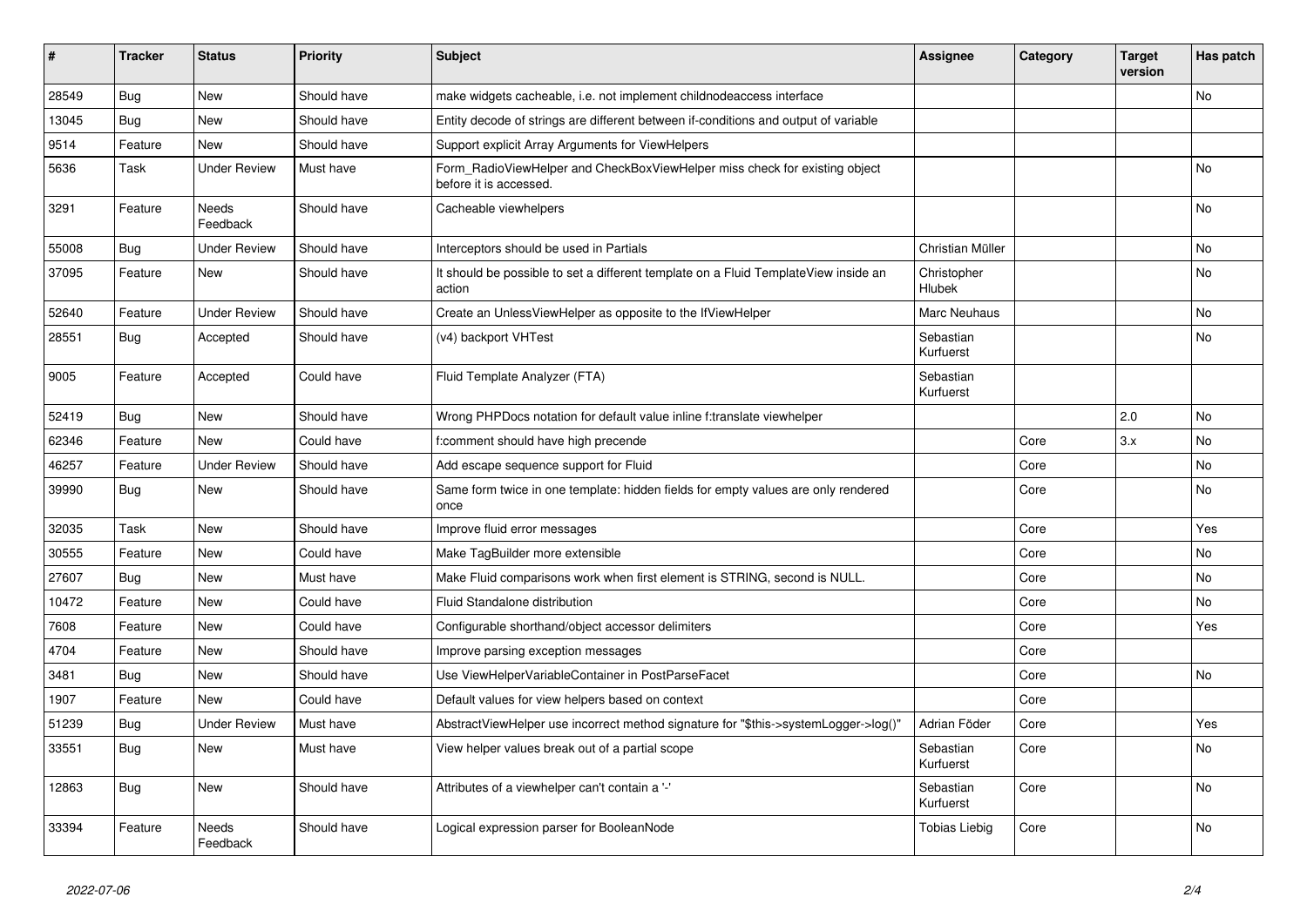| #     | <b>Tracker</b> | <b>Status</b>       | <b>Priority</b>      | <b>Subject</b>                                                                                         | <b>Assignee</b>             | Category           | <b>Target</b><br>version | Has patch |
|-------|----------------|---------------------|----------------------|--------------------------------------------------------------------------------------------------------|-----------------------------|--------------------|--------------------------|-----------|
| 46289 | Bug            | Needs<br>Feedback   | Should have          | Enable Escaping Interceptor in XML request format                                                      |                             | View               | 2.0.1                    | <b>No</b> |
| 60181 | Feature        | New                 | Could have           | Caching mechanism for Fluid Views/Templates                                                            |                             | View               |                          | <b>No</b> |
| 45394 | Task           | New                 | Should have          | Forwardport Unit test for standalone view                                                              |                             | View               |                          | <b>No</b> |
| 43072 | Task           | New                 | Should have          | Remove TOKENS for adding templates fallback in Backporter                                              |                             | View               |                          | No        |
| 38369 | <b>Bug</b>     | New                 | Must have            | Resource ViewHelpers should not fall back to request package                                           |                             | View               |                          | No        |
| 8989  | Feature        | Needs<br>Feedback   | Could have           | Search path for fluid template files                                                                   |                             | View               |                          | <b>No</b> |
| 44234 | <b>Bug</b>     | <b>Under Review</b> | Should have          | selectViewHelper's sorting does not respect locale collation                                           |                             | ViewHelpers        | 2.1                      | <b>No</b> |
| 43346 | Feature        | <b>Under Review</b> | Should have          | Allow property mapping configuration via template                                                      | Karsten<br>Dambekalns       | <b>ViewHelpers</b> | 2.1                      | No        |
| 65424 | <b>Bug</b>     | <b>Under Review</b> | Should have          | SelectViewHelper must respect option(Value Label)Field for arrays                                      |                             | <b>ViewHelpers</b> |                          | <b>No</b> |
| 60856 | Bug            | New                 | Must have            | Target attribute not supported by the form viewhelper                                                  |                             | ViewHelpers        |                          | Yes       |
| 60003 | Feature        | New                 | Should have          | Add required-Attribute to f:form.password                                                              |                             | <b>ViewHelpers</b> |                          | No        |
| 54284 | <b>Bug</b>     | New                 | Should have          | Default Option for Switch/Case VH                                                                      |                             | <b>ViewHelpers</b> |                          | <b>No</b> |
| 51100 | Feature        | New                 | Must have            | Links with absolute URI should have the option of URI Scheme                                           |                             | <b>ViewHelpers</b> |                          | <b>No</b> |
| 49600 | Bug            | New                 | Should have          | f:form tag shown as a HTML on frontend                                                                 |                             | <b>ViewHelpers</b> |                          | No        |
| 40064 | <b>Bug</b>     | New                 | Must have            | Multiselect is not getting persisted                                                                   |                             | ViewHelpers        |                          | No        |
| 39936 | Feature        | <b>New</b>          | Should have          | registerTagAttribute should handle default values                                                      |                             | ViewHelpers        |                          | <b>No</b> |
| 37619 | Bug            | New                 | Should have          | Fatal Error when using variable in name attribute of Section ViewHelper                                |                             | <b>ViewHelpers</b> |                          | No        |
| 36410 | Feature        | New                 | Should have          | Allow templates to send arguments back to layout                                                       |                             | ViewHelpers        |                          | <b>No</b> |
| 34682 | Bug            | Under Review        | Should have          | Radio Button missing checked on validation error                                                       |                             | <b>ViewHelpers</b> |                          | <b>No</b> |
| 34309 | Task           | New                 | Could have           | Unknown ViewHelpers cause exception - should be handled more graceful                                  |                             | ViewHelpers        |                          | No        |
| 30937 | <b>Bug</b>     | New                 | Should have          | CropViewHelper stringToTruncate can't be supplied so it can't be easily extended                       |                             | ViewHelpers        |                          | Yes       |
| 26664 | Task           | New                 | Won't have this time | Clean up Form ViewHelpers                                                                              |                             | ViewHelpers        |                          | No.       |
| 26658 | Task           | New                 | Won't have this time | Make Form ViewHelpers consistent                                                                       |                             | ViewHelpers        |                          | No        |
| 10911 | Task           | New                 | Should have          | Tx Fluid ViewHelpers Form AbstractFormViewHelper->renderHiddenIdentityField<br>should be more reliable |                             | <b>ViewHelpers</b> |                          | No        |
| 9950  | Task           | New                 | Should have          | Binding to nested arrays impossible for form-elements                                                  |                             | ViewHelpers        |                          |           |
| 8648  | Bug            | New                 | Should have          | format.crop ViewHelper should support all features of the crop stdWrap function                        |                             | ViewHelpers        |                          | No        |
| 54195 | Task           | New                 | Should have          | Rename and move FormViewHelper's errorClass value, currently 'f3-form-error'                           | Adrian Föder                | ViewHelpers        |                          | <b>No</b> |
| 59057 | <b>Bug</b>     | Under Review        | Must have            | Hidden empty value fields shoud be disabled when related field is disabled                             | <b>Bastian</b><br>Waidelich | ViewHelpers        |                          | <b>No</b> |